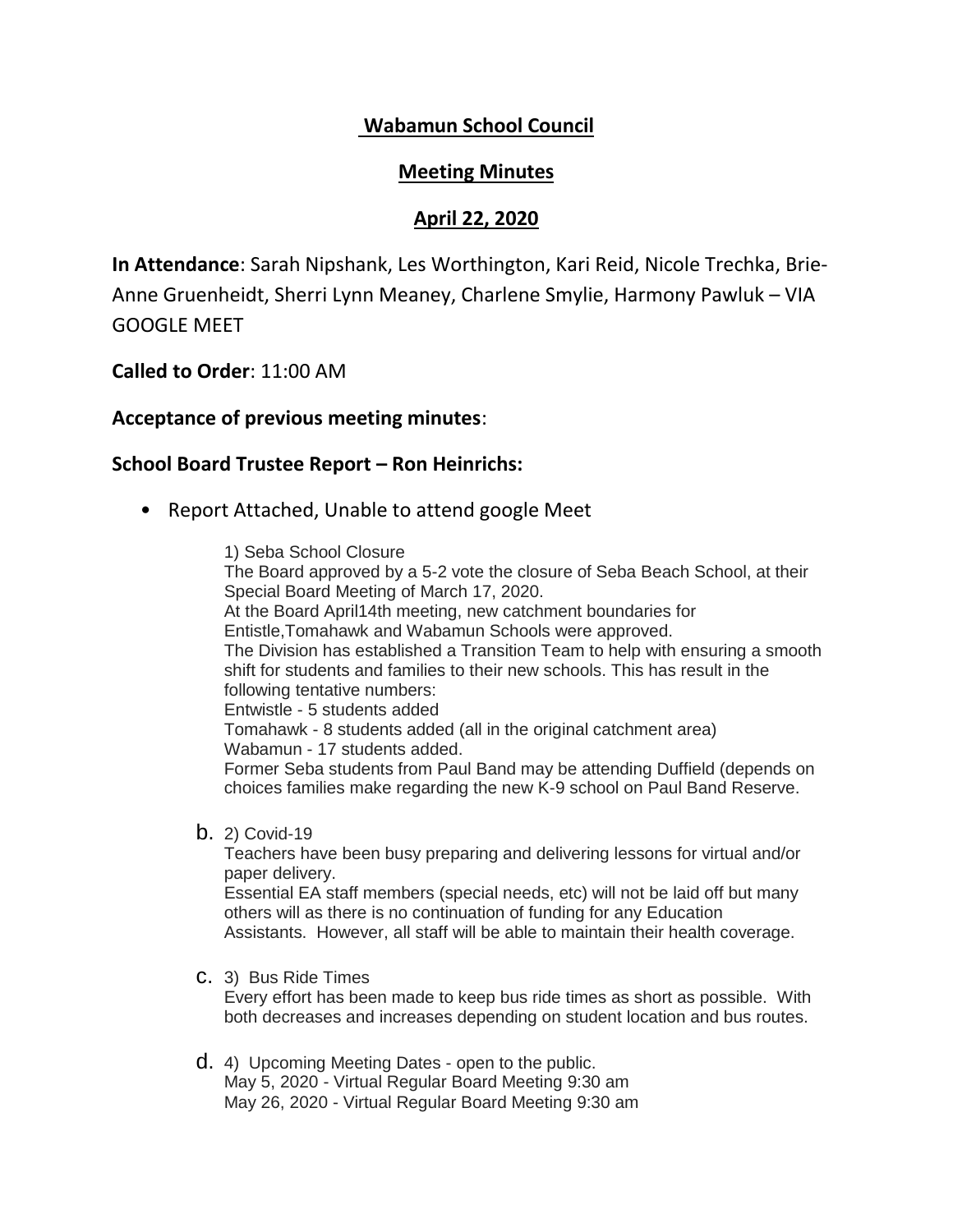May 7, 2020 - Virtual Council of School Councils 7pm April 26, 2020 - Virtual AGM, Alberta School Councils Association 9 am - 2 pm (April 22 12 noon registration deadline.) For more information, please check the ASCA website.

• Thanks, stay well. Please feel free to contact me with any questions or concerns. (Leave a message 780-339-2151 or e-mail at rvheinrichs@psd70.ab.ca)

## **Principals Report:**

- Virtual Coffee with the principal April 30<sup>th</sup>, 11 AM
- Division Survey via email from parkland, be honest, give feedback.
- Online links Aggies Café Offering help of bagged lunches for those in need. Parkland foodbank – looking into help for local families.
- Seba Beach Update: Enrollment of 17 kids, estimate of 117 kids for next year.
- CTF Next year will rotate between schools  $1^{st}$  week Entwistle,  $2^{nd}$  week, Tomahawk and 3rd week Wabamun
- Before and After School Care has a hard June  $1<sup>st</sup>$  deadline for next year.
- Thought Exchange: bad timing, low turn out, new survey to come.
- RCSD Funding Funding cut from Govt, money in budget to keep Angela
- Minutes to be posted on Website
- Looking at a new Photographer for next year Smart Photography.

## **FCSS – Sarah Nipshank:**

- All youth programming shut down
- Easter Parade while social distanced with treat delivery was a hit
- Tax clinic is ongoing for low income
- FCSS applied for provincial funding to help community members with food support. Local gift cards(Rays Market)